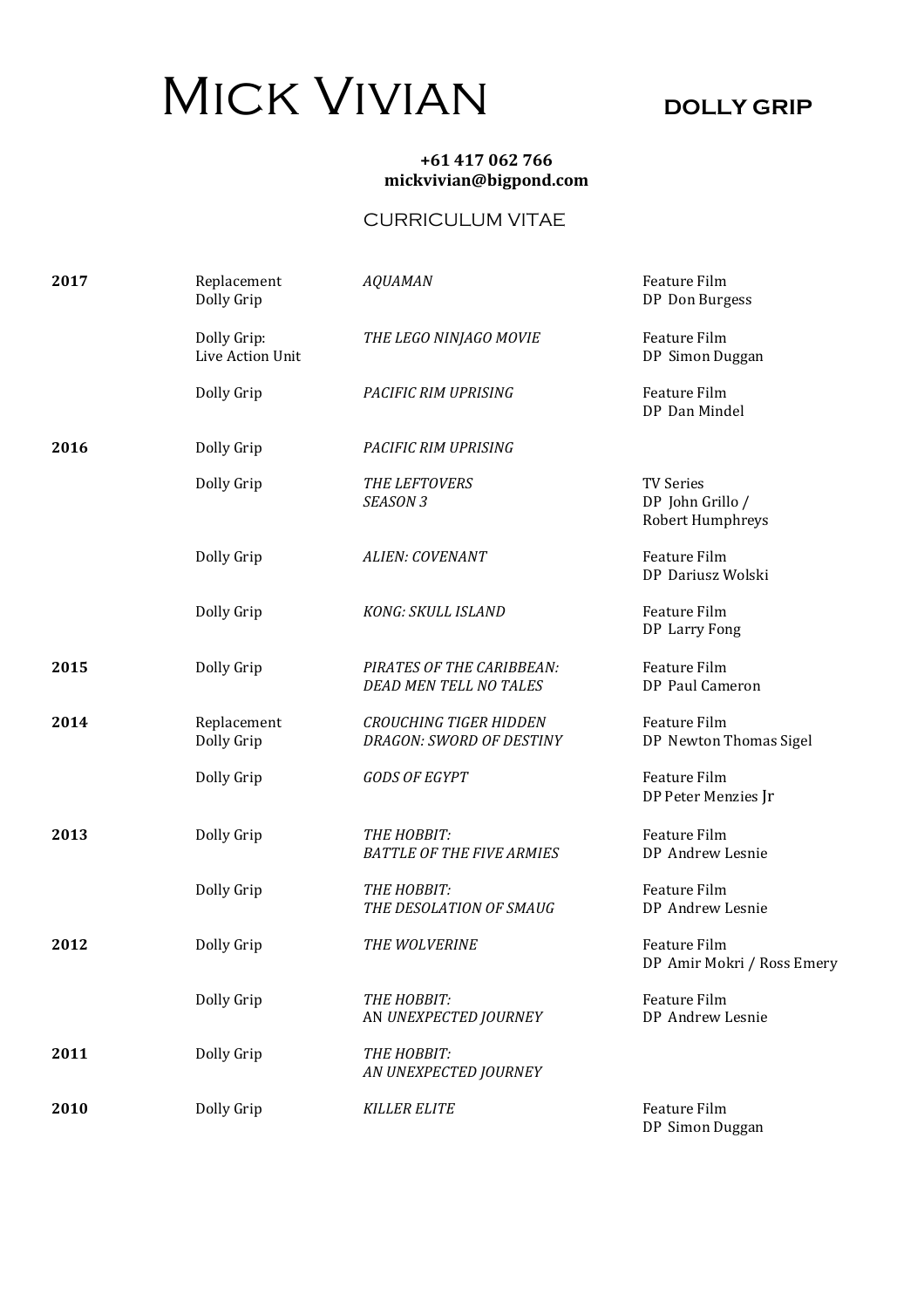| 2009 | Dolly Grip                  | THE CHRONICLES OF NARNIA:<br>THE VOYAGE OF THE DAWN<br><b>TREADER</b> | Feature Film<br>DP Dante Spinotti                         |
|------|-----------------------------|-----------------------------------------------------------------------|-----------------------------------------------------------|
| 2008 | Dolly Grip                  | THE PACIFIC                                                           | TV Mini Series<br>DP Remi Adefarasin                      |
|      | Key Grip:<br>1 Episode      | THE PACIFIC                                                           | TV Mini Series<br>DP Remi Adefarasin                      |
|      | Dolly Grip                  | <b>KNOWING</b>                                                        | Feature Film<br>DP Simon Duggan                           |
| 2007 | Dolly Grip                  | THE CHRONICLES OF NARNIA:<br>PRINCE CASPIAN                           | Feature Film<br>DP Karl Walter Lindenlaub                 |
|      | Key Grip;<br>Miniature Unit | <b>WHERE THE WID THINGS ARE</b>                                       | Feature Film<br>DP Lance Acord /<br><b>Steve Newman</b>   |
| 2006 | Dolly Grip                  | THE WATER HORSE                                                       | Feature Film<br>DP Oliver Stapleton                       |
| 2005 | Dolly Grip                  | <b>SUPERMAN RETURNS</b>                                               | Feature Film<br>DP Newton Thomas Sigel                    |
|      | Dolly Grip                  | <b>KING KONG</b>                                                      | Feature Film<br>DP Andrew Lesnie                          |
| 2004 | Dolly Grip                  | <b>KING KONG</b>                                                      |                                                           |
|      | Dolly Grip                  | <b>STEALTH</b>                                                        | Feature Film<br>DP Dean Semler                            |
|      | Dolly Grip                  | <b>SON OF THE MASK</b>                                                | Feature Film<br>DP Greg Gardiner                          |
| 2003 | Dolly Grip                  | <b>SON OF THE MASK</b>                                                |                                                           |
|      | Dolly Grip                  | STAR WARS: EPISODE III                                                | Feature Film<br>DP David Tattersall                       |
| 2002 | Dolly Grip                  | THE MATRIX REVOLUTIONS                                                | Feature Film<br>DP Bill Pope                              |
|      | Dolly Grip                  | THE MATRIX RELOADED                                                   |                                                           |
| 2001 | Dolly Grip                  | THE MATRIX RELOADED                                                   | Feature Film<br>DP Bill Pop                               |
|      | Dolly Grip/<br>Second Unit  | KANGAROO JACK                                                         | Feature Film<br>DP Peter Menzies Jr /<br>Geoffrey Wharton |
|      | Dolly Grip                  | STAR WARS: EPISODE II                                                 | Feature Film<br>DP David Tattersall                       |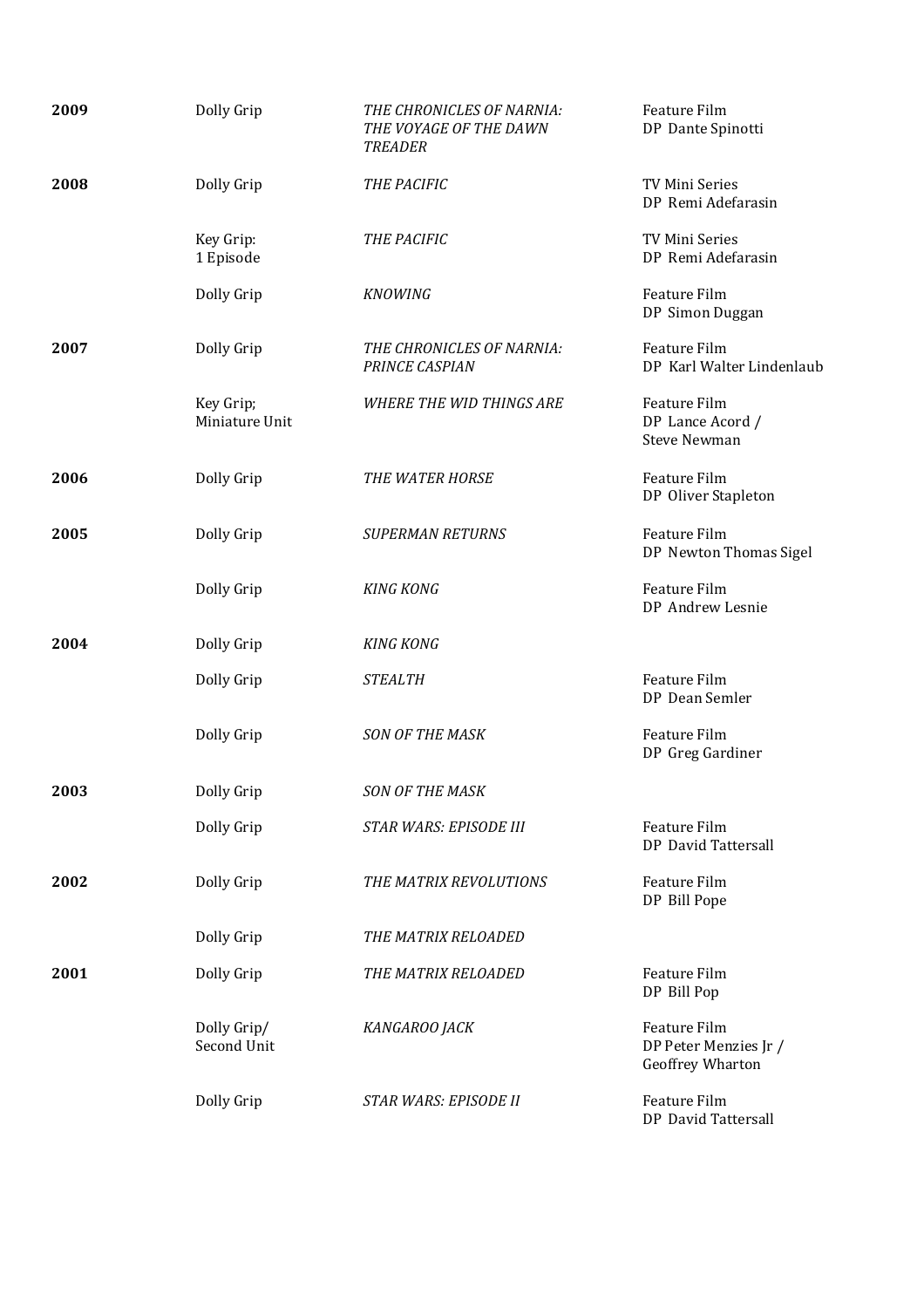|      | Dolly Grip                | THE MAN WHO SUED GOD                          | Feature Film<br>DP Peter James                             |
|------|---------------------------|-----------------------------------------------|------------------------------------------------------------|
| 2000 | Dolly Grip                | <b>LANTANA</b>                                | Feature Film<br>DP Mandy Walker                            |
|      | Dolly Grip                | <b>MOULIN ROUGE</b>                           | Feature Film<br>DP Donald McAlpine                         |
| 1999 | Dolly Grip                | <b>MOULIN ROUGE</b>                           |                                                            |
|      | Dolly Grip                | <b>MISSION IMPOSSIBLE II</b>                  | Feature Film<br>DP Jeffrey L. Kimball                      |
| 1998 | Dolly Grip                | THE MATRIX                                    | Feature Film<br>DP Bill Pope                               |
| 1997 | Dolly Grip                | THE THIN RED LINE                             | Feature Film<br>DP John Toll                               |
| 1996 | Dolly Grip                | PARADISE ROAD                                 | Feature Film<br>DP Peter James                             |
|      | Dolly Grip                | <b>DARK CITY</b>                              | Feature Film<br>DP Dariusz Wolski                          |
| 1995 | Grip                      | THE ISLAND OF DR MOREAU                       | Feature Film<br>DP William A. Fraker                       |
|      | Key Grip /<br>Second unit | <b>RACE THE SUN</b>                           | Feature Film<br>DP David Burr /<br>David Williamson        |
|      | Dolly Grip                | <b>MIGHTY MORPHIN</b><br><b>POWER RANGERS</b> | Feature Film<br>DP Paul Murphy                             |
| 1994 | Dolly Grip                | <b>MIGHTY MORPHIN</b><br><b>POWER RANGERS</b> |                                                            |
|      | Grip                      | <b>STREET FIGHTER</b>                         | Feature Film<br>DP WilliamA. Fraker                        |
|      | Grip                      | <b>BEYOND RANGOON</b>                         | Feature Film<br>DP John Seale                              |
| 1993 | Key Grip /<br>Second Unit | <b>RAPA NUI</b>                               | Feature Film<br>DP Stephen F. Windon /<br>Geoffrey Wharton |
|      | Grip                      | <b>SPIDER AND ROSE</b>                        | Feature Film<br>DP Andrew Lesnie                           |
| 1992 | Grip                      | <b>CRIMEBROKER</b><br>(CORRUPT JUSTICE)       | Feature Film<br>DP Dan Burstall                            |
|      | Grip                      | <b>CLOWNING AROUND 2</b>                      | <b>TV Series</b><br>DP Martin McGrath                      |